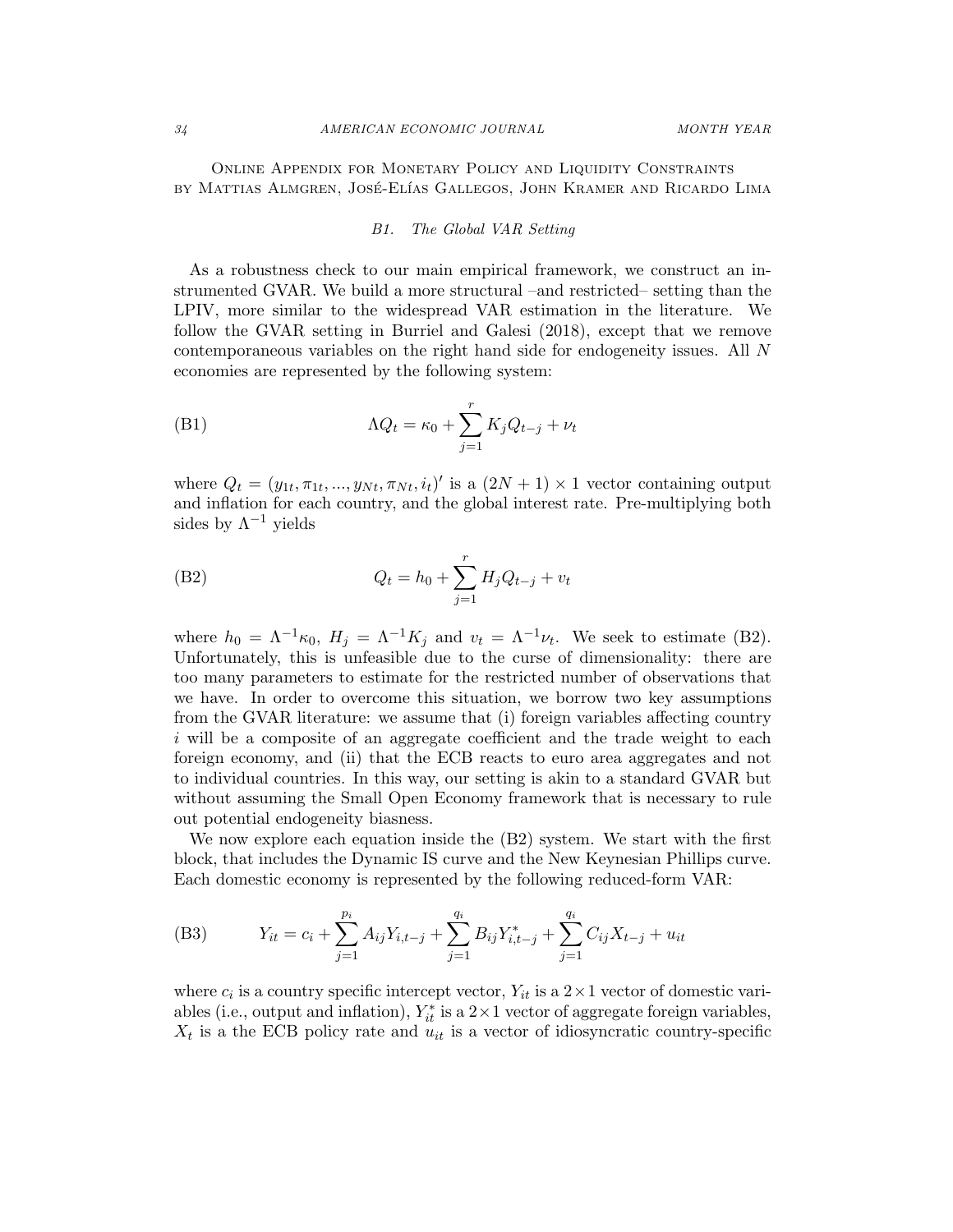reduced form shocks. The foreign variables are computed as trade weighted aggregates  $Y_{it}^* = \sum_{j \neq i} w_{ij} Y_{jt}$  with  $\sum_{j \neq i} w_{ij} = 1$ , where we assume that weights  $w_{ij}$ are fixed over time. Stacking all countries in our model, using that  $Y_{it}^* = W_i Y_t$ with  $W_i$  being country-specific weight matrices, we can write equation (B3) as

(B4) 
$$
Y_t = c + \sum_{j=1}^p G_j Y_{t-j} + \sum_{j=1}^q C_j X_{t-j} + u_t
$$

where  $G_j = (A_j + B_j W), Y_t = (Y'_{1t}, \ldots, Y'_{Nt})'$ ,  $u_t = (u'_{1t}, \ldots, u'_{Nt})'$ ,  $c = (c'_1, \ldots, c'_N)'$ ,  $C_j = (C'_{1j}, \ldots, C'_{Nj})'$ ,  $p = \max(p_i, q_i)$  and  $q = \max(q_i)$ .

Next, the second building block consists of variables which affect all countries, i.e. the interest rate controlled by the ECB,

(B5) 
$$
X_t = c_x + \sum_{j=1}^{p_x} D_j X_{t-j} + \sum_{j=1}^{q_x} F_j \widetilde{Y}_{t-j} + u_{xt}
$$

where  $u_{xt}$  is a vector of idiosyncratic reduced-form shocks and  $Y_t$  is a weighted average of all countries' domestic variables, with weights based on GDP shares  $Y_t = W Y_t = \sum_j \widetilde{w}_j Y_{jt}$  with  $\sum_j \widetilde{w}_j = 1$ .

Notice that equation (B5) is no more than a standard Taylor rule that the ECB is assumed to follow: the current interest rate depends on lags of output and inflation, plus lags on the interest rate itself. Stacking the two blocks given by (B4) and (B5), we obtain the following system of equations, which is exactly the same as in (B2),

(B6) 
$$
Q_t = h_0 + \sum_{j=1}^r H_j Q_{t-j} + v_t
$$

where  $r = \max(p, s)$ , and the vector  $Q_t = (Y'_t, X'_t)'$  includes all country-specific and common variables,  $h_0 = \begin{bmatrix} c & c \end{bmatrix}$  $\overline{c_x}$  $\Big\}, H_j = \begin{bmatrix} G_j & C_j \ \overline{F} \ \overline{W} & D \end{bmatrix}$  $F_jW D_j$ and  $v_t = \begin{bmatrix} u_t \\ u_{xt} \end{bmatrix}$  In our baseline estimation, we set  $p_i = q_i = 3 \forall i \in \overline{N}$ , and  $p_x = q_x = 3$ .

A novelty in this paper is that we identify monetary responses in a GVAR setting using exogenous instruments. In particular, we identify the structural monetary policy shock from the reduced-form errors. The structural error vector can be written as  $v_t = \begin{pmatrix} u_t \\ u_{xt} \end{pmatrix} = \Lambda^{-1} \begin{pmatrix} \varepsilon_t \\ \varepsilon_{xt} \end{pmatrix}$ .  $\Lambda^{-1}$  being unknown, we would not be able to obtain the true impulse responses. We use external instruments to identify (part of)  $\Lambda^{-1}$ . Since we are only interested in a monetary policy shock, we need to identify the relevant column of the variance-covariance matrix that describes the effect of  $\varepsilon_{xt}$  on the other structural errors in  $v_t$ .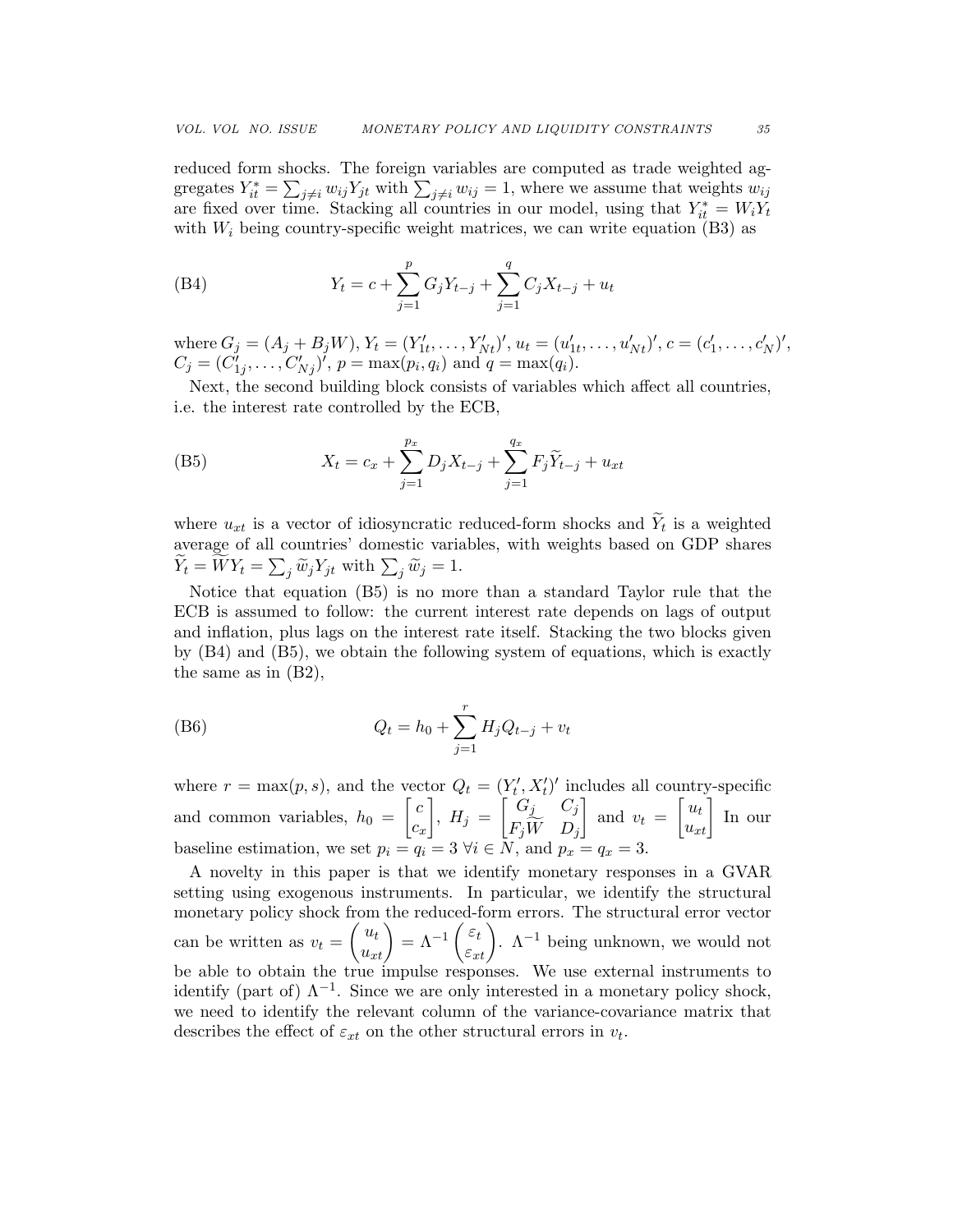The first part of the identification strategy is similar to the LPIV: we estimate the model in equations (B3) and (B5) using OLS. As before, one can verify that the reduced form errors  $v_t$  are linear combinations of the structural errors  $\varepsilon_{it}$   $\forall i \in N$  and  $\varepsilon_{xt}$ , where  $\Lambda^{-1}$  is a  $2N+1$  square matrix with elements on its  $2 \times 2$  block diagonal and zeroes elsewhere. Without further restrictions, we cannot identify the full matrix  $\Lambda^{-1}$  describing the relationship between reduced form and structural errors. We can, however, identify the column of the matrix describing the influence of the structural component of the interest rate  $\varepsilon_{xt}$  on the other variables. The relevant column of  $\Lambda^{-1}$  can be identified by introducing the contemporaneous interest rate on the RHS of the system of equations (B3), making use of 2SLS. Following Stock and Watson (2018), we identify the relative response a variable j to a structural shock in  $x$  in two steps. First, we instrument  $X_t$  using a valid instrument satisfying  $\mathbb{E}[Z_t \varepsilon_{xt}] = \alpha$  and  $\mathbb{E}[Z_t \varepsilon_{jt}] = 0$  where  $j \neq x$ , and regress the contemporaneous interest rate on the instrument  $Z_t$ , lags of the instrument and the rest of the variables that will enter the second stage of the 2SLS estimation:

$$
X_t = c_i + \sum_{j=1}^{p_i} A_{ij} Y_{i,t-j} + \sum_{j=1}^{q_i} B_{ij} Y_{i,t-j}^* + \sum_{j=1}^{s_i} C_{ij} X_{t-j} + \theta_{ix}^{SW} Z_t + u_{it}
$$

From this first stage we obtain the fitted policy rate  $\hat{X}_{it}$  and we can then estimate the system (B7). Second, we estimate the following system of equations for every country i,

(B7) 
$$
Y_{it} = c_i + \sum_{j=1}^{p_i} A_{ij} Y_{i,t-j} + \sum_{j=1}^{q_i} B_{ij} Y_{i,t-j}^* + \sum_{j=1}^{s_i} C_{ij} X_{t-j} + \Theta_{ix}^{SW} \hat{X}_{it} + u_{it}
$$

The contemporaneous effect of a monetary policy shock on other variables is captured through  $\Theta_{ix}^{SW}$ , which is used together with the endogenous variables' coefficient matrix to obtain the impulse responses.

## B2. Panel LPIV

In Figure 9b, we compare the average impulse responses of output in two sets of countries: those with high and low levels of liquidity constrained individuals, according to our HtM variable. This approach does not allow for country-specific heterogeneity beyond the two HtM categories. Hence, in this section, we estimate a Panel LPIV which allows us to control for country fixed effects in addition to the high/low-HtM dummy.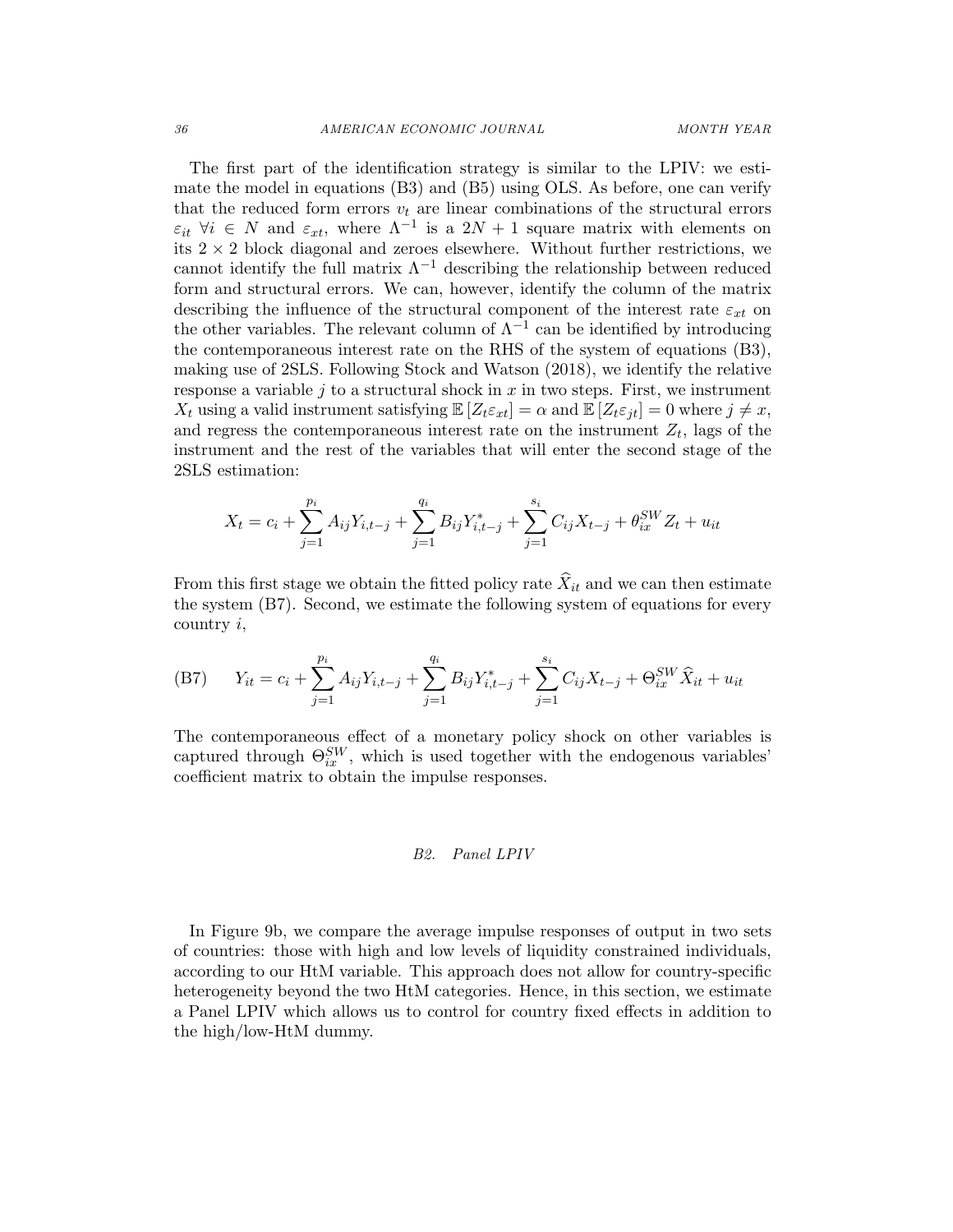We run the following regression, following Jordà (2005), as before:

$$
y_{n,t+h} - y_{n,t-1} = \alpha^h + \beta^h \hat{i}_t + \delta^h \widehat{i_t \times htm_n} + \gamma_n^h
$$
  
(B8) 
$$
+ \xi_n^h htm_n + \sum_{j=1}^p \Gamma_{n,j}^h htm_n X_{t-j} + u_{n,t+h}, \quad h = 0, \dots, H
$$

where  $y_n$  is log of output in country n,  $\hat{i}$  and  $\widehat{i_t \times htm_n}$  are the fitted values from where  $y_n$  is log of output in country  $n$ ,  $\hat{i}$  and  $\hat{i_t} \times \hat{htm_n}$  are the fitted values from<br>the first-stage regression,  $\hat{htm_n}$  takes value of 0 if the HtM share in a country is<br>below the median value across all the first-stage regression,  $\hbar t m_n$  takes value of 0 if the HtM share in a country is below the median value across all countries and 1 otherwise, and  $\gamma_n^h$  represents the namely lags of euro area real GDP, euro area HICP, lags of the policy variable and lags of the instrument  $Z$ . We interact these control variables with the  $\hbar t$ dummy. We construct the instrument for  $i_t \times h t m_n$  by multiplying our instrument for the policy rate,  $Z_t$  with the high-HtM dummy:  $Z_t \times h t m_n$ .

The coefficient of interest in this estimation is  $\delta_n^h$ , which measures the additional impact of an interest rate change on real GDP in countries with higher-thanmedian shares of HtM individuals, beyond the impact already captured in  $\beta_n^h$ .

Figure B1 plots both coefficients across horizons h. The left panel indicates that GDP falls for all countries, in response to a one standard deviation shock. As already suggested in Figure 9b in the main body of the paper, however, GDP falls by significantly more in countries with a higher share of HtM households. The crucial difference between the two exercises is that here, we are able to control for country-specific fixed-effects beyond the high/low-HtM classification. We view the fact that the conclusions are unchanged as encouraging.



*Note:* The Left Panel plots the coefficient  $\beta^h$  from Equation (B8) for each horizon h in response to a one standard deviation shock to our instrument. The Right Panel plots the coefficient  $\delta^h$  from Equation (B8). The blue shaded area represents 1 standard deviation confidence bands.

Figure B1. Panel LPIV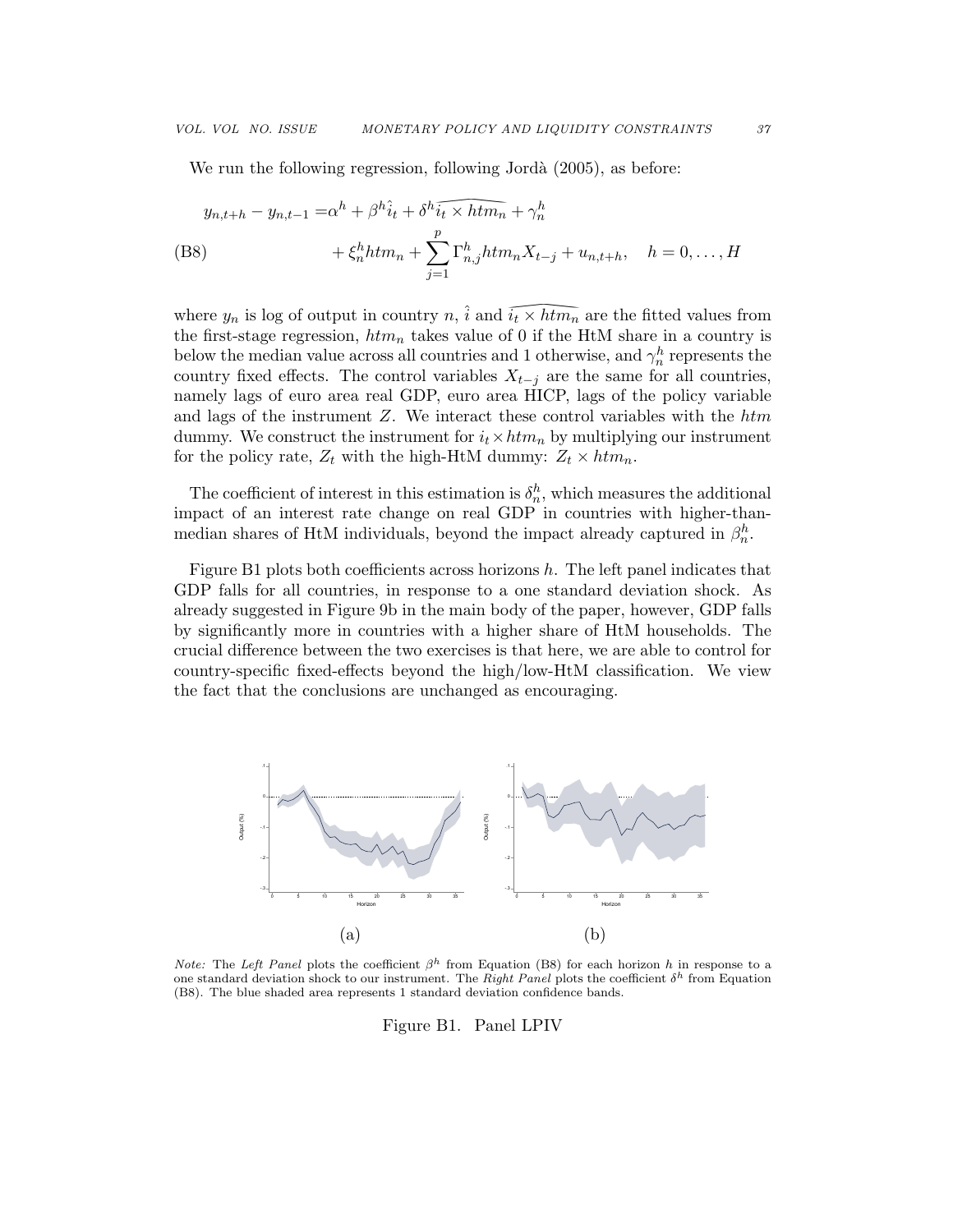#### 38 AMERICAN ECONOMIC JOURNAL MONTH YEAR

### B3. European Overnight Indexed Swap Data

We obtain a minute-frequency series for Eonia Overnight Indexed Swaps from Datastream. We compute the fixed rate of the swap as the mid point between the bid and ask price at the close of each minute. We then drop all dates from the sample that are not ECB announcement dates.

The resulting series contains implausible outliers, e.g. the rate decreasing to zero for one minute, or short fluctuations of more than 5 standard deviations. Consequently, we drop the highest and lowest percentile of observations on each announcement day. Lastly, we manually drop remaining implausible observations if they fall within either of the two announcement windows.

For our final series, we exclude the observation on November 8th, 2008. On this day, the ECB cut interest rates by 75 BP, by far the largest cut during our sample period. However, the market reaction in the overnight indexed swap rates indicates that markets perceived it as contractionary. Likely, this is due to the Bank of England having lowered its policy rate by 50 BP hours prior. Including the observation does not change our results or the conclusions, except for the first stage F-statistic, which falls to 4.4.

# B4. Obtaining HtM Shares Using Data from the HFCS

The HFCS imputes data for missing values related to assets, liabilities and income variables. Our calculations are partly based on these imputed data. A missing value is imputed five times (multiple imputation), where each time a different random term is added to the predicted value. If this would not be done, imputation uncertainty would not be taken into account. This has the consequence that statistics can vary between implicates.

To find point estimates for the statistics based on HFCS data, we average over all the implicates. We consistently use the cross-sectional (full sample) weights, which are mainly intended to compensate for some households being more likely to be selected into the sample than other. In other words, if a type of household has been over-sampled, then they are given less weight in the estimation.

We use techniques that are standard when computing variance estimates for multiple imputed survey data. In short, there are two sources of uncertainty that we need to account for. The first  $(B)$  is the uncertainty that is associated with the imputation. This is given by the variance of the point estimates (using the full sample weights). The second  $(W)$  is the uncertainty associatied with sampling and the weights that should be given each observation. The HFCS contains 1, 000 replicate weights and the uncertainty for a statistic associated with sampling and weights is given by the variance of the estimators from using different replicate weights, averaged across the implicates. The total variance, T, is given by  $T = W + \frac{6}{5}B$ . We refer the reader to the HFCS user manual for more details about finding the variance estimates.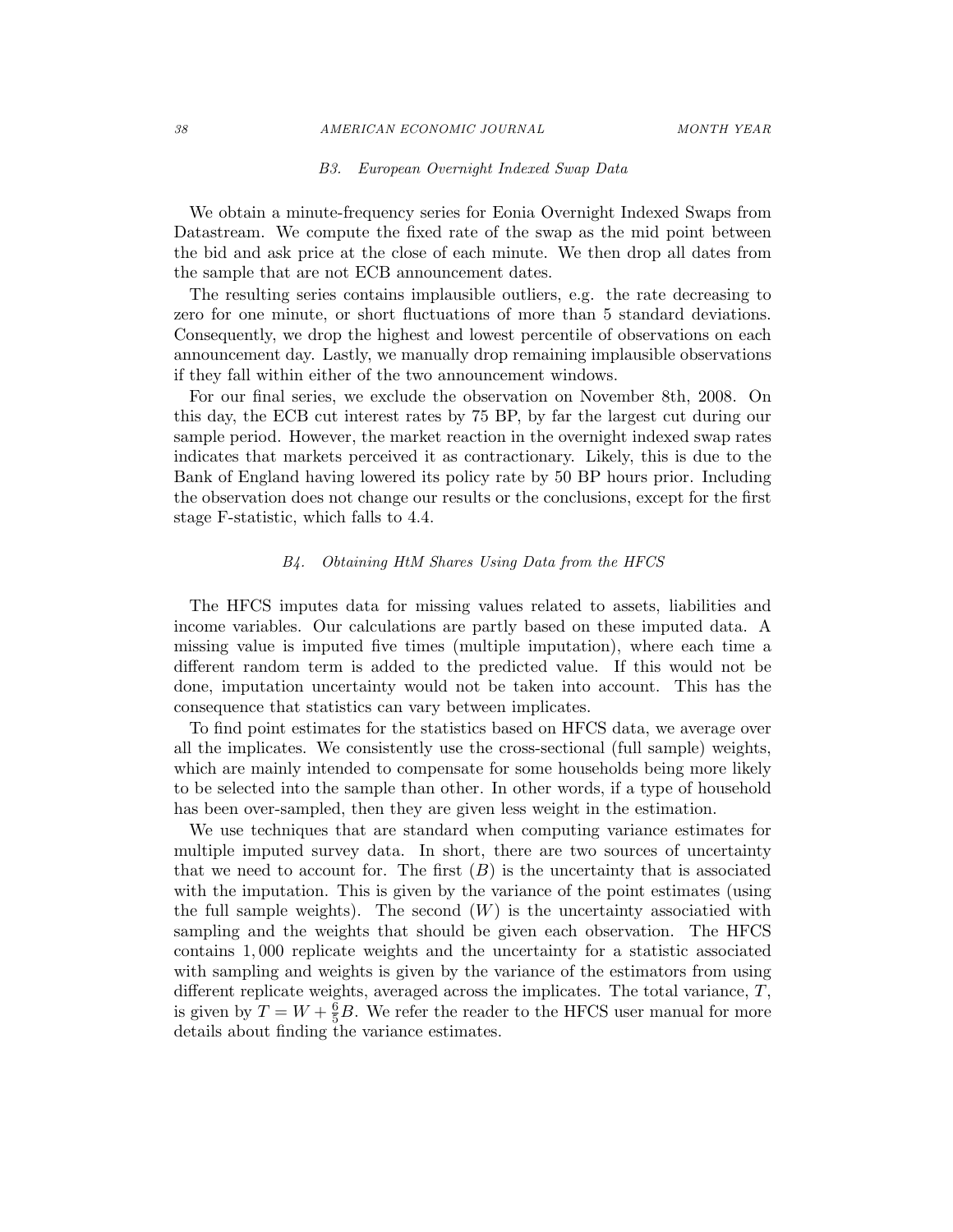Before we label households, we drop observations where the age of the reference person in the household is below 20 or above 80. As in Kaplan, Violante and Weidner (2014) we drop observations when the only income that the household receives is from self-employment. The results do not change markedly if we choose to keep these observations.

We need to categorize variables as liquid wealth, illiquid wealth, liquid debt and illiquid debt. We follow Kaplan, Violante and Weidner (2014) to a large extent. In Table B1 we present what variables go into respective category and the *Name* refers to its unique name in the HFCS data. The difference between how we categorize the variables and how Kaplan, Violante and Weidner (2014) do it is that we categorize saving accounts as liquid assets while they categorize it as illiquid for the European countries. We choose to categorize it as liquid as it is our view that households can, in general, make adjustments to the balance on saving accounts without incurring substantial costs. In the Panel Study of Income Dynamics (PSID), saving accounts are combined with other assets such as checking accounts. Moreover, in the calibration of the model in Carroll et al. (2017), saving accounts are categorized as liquid.

In the calculation of HtM shares, Kaplan, Violante and Weidner (2014) assume that households on average are paid bi-weekly. In our calculations we will assume that households on average are paid once every month, which we believe is a more accurate assumption about the payment frequency in European countries. We define liquid wealth = liquid assets  $-$  liquid debt and illiquid wealth = illiquid assets − illiquid debt.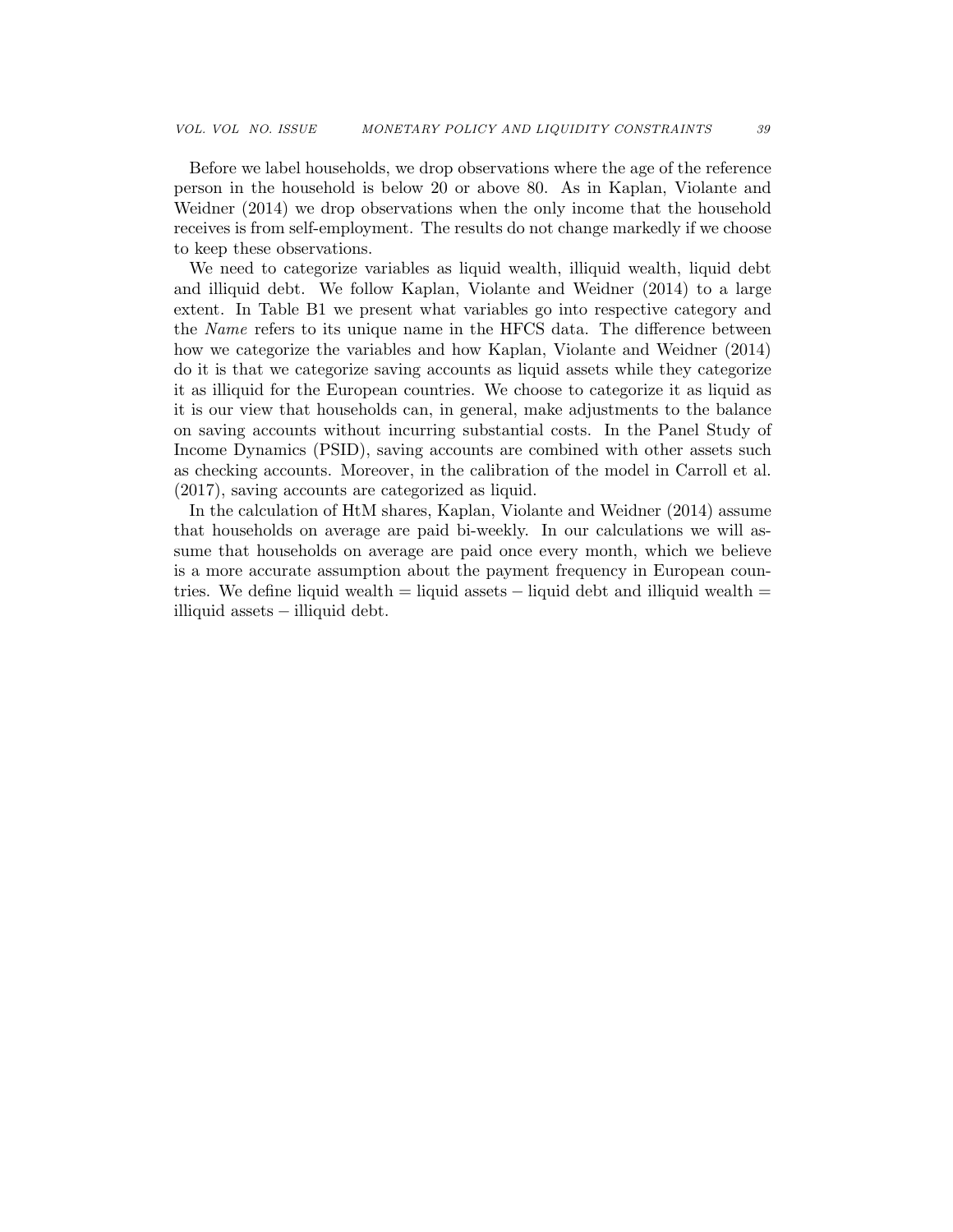| Name                                                                                                                                                                                       | Description                                              | comment                                                                      |
|--------------------------------------------------------------------------------------------------------------------------------------------------------------------------------------------|----------------------------------------------------------|------------------------------------------------------------------------------|
| Income                                                                                                                                                                                     |                                                          |                                                                              |
| di1100                                                                                                                                                                                     | employee income                                          |                                                                              |
| di1610                                                                                                                                                                                     | unemployment benefits                                    |                                                                              |
| $\begin{array}{l} \mathrm{d}11620 \\ \mathrm{hg}0210 \\ \mathrm{d}11510 \\ \textit{Liquad assets} \\ \mathrm{h}41110 \\ \mathrm{d}42102 \\ \mathrm{d}42105 \\ \mathrm{d}42105 \end{array}$ | other social transfers                                   |                                                                              |
|                                                                                                                                                                                            | income from regular private transfers                    |                                                                              |
|                                                                                                                                                                                            | gross income from public pensions                        |                                                                              |
|                                                                                                                                                                                            |                                                          |                                                                              |
|                                                                                                                                                                                            | value of sight accounts                                  | scaled by 1.0556 to adjust for cash missing in the HFCS. <sup><i>a</i></sup> |
|                                                                                                                                                                                            | mutual funds, total                                      |                                                                              |
|                                                                                                                                                                                            | shares, publicly traded                                  |                                                                              |
| da2103                                                                                                                                                                                     | bonds                                                    |                                                                              |
| hd1210                                                                                                                                                                                     | value of saving accounts                                 | Illiquid in Kaplan, Violante and Weidner (2014)                              |
| Illiquid assets                                                                                                                                                                            |                                                          |                                                                              |
| h b0900                                                                                                                                                                                    | current price of household main residence                |                                                                              |
| hb280x                                                                                                                                                                                     | other property \$x: current value                        | $x = \{1, 2, 3\}$                                                            |
| hb2900                                                                                                                                                                                     | additional properties current value                      |                                                                              |
| sum of pf0710 across HH members                                                                                                                                                            | current value of all occupational pension                |                                                                              |
|                                                                                                                                                                                            | plans that have an account                               |                                                                              |
|                                                                                                                                                                                            | voluntary pension/whole life insurance                   |                                                                              |
| $\frac{\mathrm{d}a2109}{\textit{Liquid debt}}$                                                                                                                                             |                                                          |                                                                              |
| hc0220                                                                                                                                                                                     | amount of outstanding credit line/overdraft balance      |                                                                              |
| hc0320                                                                                                                                                                                     | amount of outstanding credit cards balance               |                                                                              |
| $\begin{array}{ll} \textit{IIIiquid debt} \\ \textit{hb170x} \end{array}$                                                                                                                  |                                                          |                                                                              |
|                                                                                                                                                                                            | HMR mortgage \$x: amount still owed                      | $x =$                                                                        |
| hb370x                                                                                                                                                                                     | other property mortgage \$x: amount still owed           | $\frac{1}{x}$                                                                |
| hb4100                                                                                                                                                                                     | money still owed on additional other property loans      |                                                                              |
| hb2100                                                                                                                                                                                     | money still owned on additional HMR loans                |                                                                              |
| 1c080                                                                                                                                                                                      | non-collateralised loan \$x: outstanding balance of loan | $x = \{1, 2, 3\}$                                                            |
|                                                                                                                                                                                            | hc080x counted if $hc050xa \leq 2$                       |                                                                              |

Table  $\mathrm{B1}-$  Classification of Income and assets in the HFCS Table B1— Classification of Income and assets in the HFCS

 ${}^a\mathrm{This}$  adjustment follows Kaplan, Violante and Weidner (2014). aThis adjustment follows Kaplan, Violante and Weidner (2014).

# 40 AMERICAN ECONOMIC JOURNAL MONTH YEAR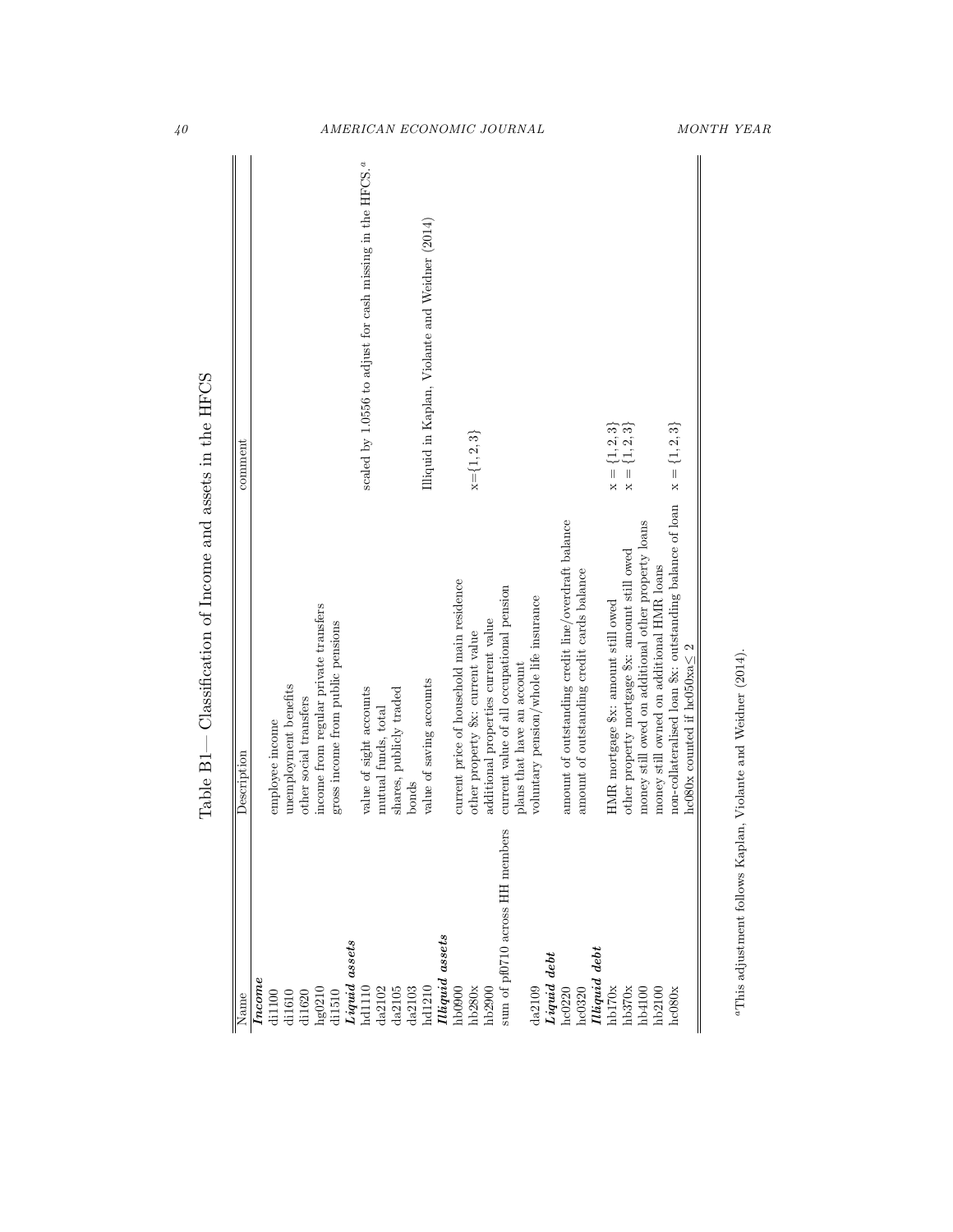B5. Tenure status, mortgages and HtM status

Ownership Rates and Mortgages Among W-HtM Households. — Figure B2 shows that the majority of households who have been classified as W-HtM households own the property in which they live (represented by the total length of each bar). However, in most countries the majority of W-HtM households do not have a mortgage (black). The countries are ordered according to their shares of W-HtM households, with the country with the lowest share of W-HtM households on top (Austria).



Note: This figure shows three things: (i) the fraction of W-HtM households who own the residence in which they live (total length of each bar), (ii) the fraction of W-HtM households who have a mortgage (black) and the fraction of W-HtM who own their residence but do not have a mortgage (gray). The countries are ordered according to their shares of W-HtM households, with the country with the lowest share of W-HtM households on top (AT). The fractions are computed using data from the Eurosystem Household Finance and Consumption Survey (HFCS).

Figure B2. Ownership and mortgages among the Wealthy HtM

HtM status among homeowners. — Cloyne, Ferreira and Surico (2020) find that the consumption responses of homeowners are significantly smaller than the consumption responses of mortgagors and renters. They use data from the U.K. and U.S. and classify very few homeowners as Hand-To-Mouth (see Figure 10 in their paper). In our data, however, homeowners make up a substantial fraction of HtM households in many countries (see Figure B3). In some countries, it is even the case that a majority of HtM households are homeowners. Hence, we do not think that our results contradict the mentioned study, since homeowners appear to have different characteristics in the countries in our sample, compared to homeowners in the U.K. or the U.S.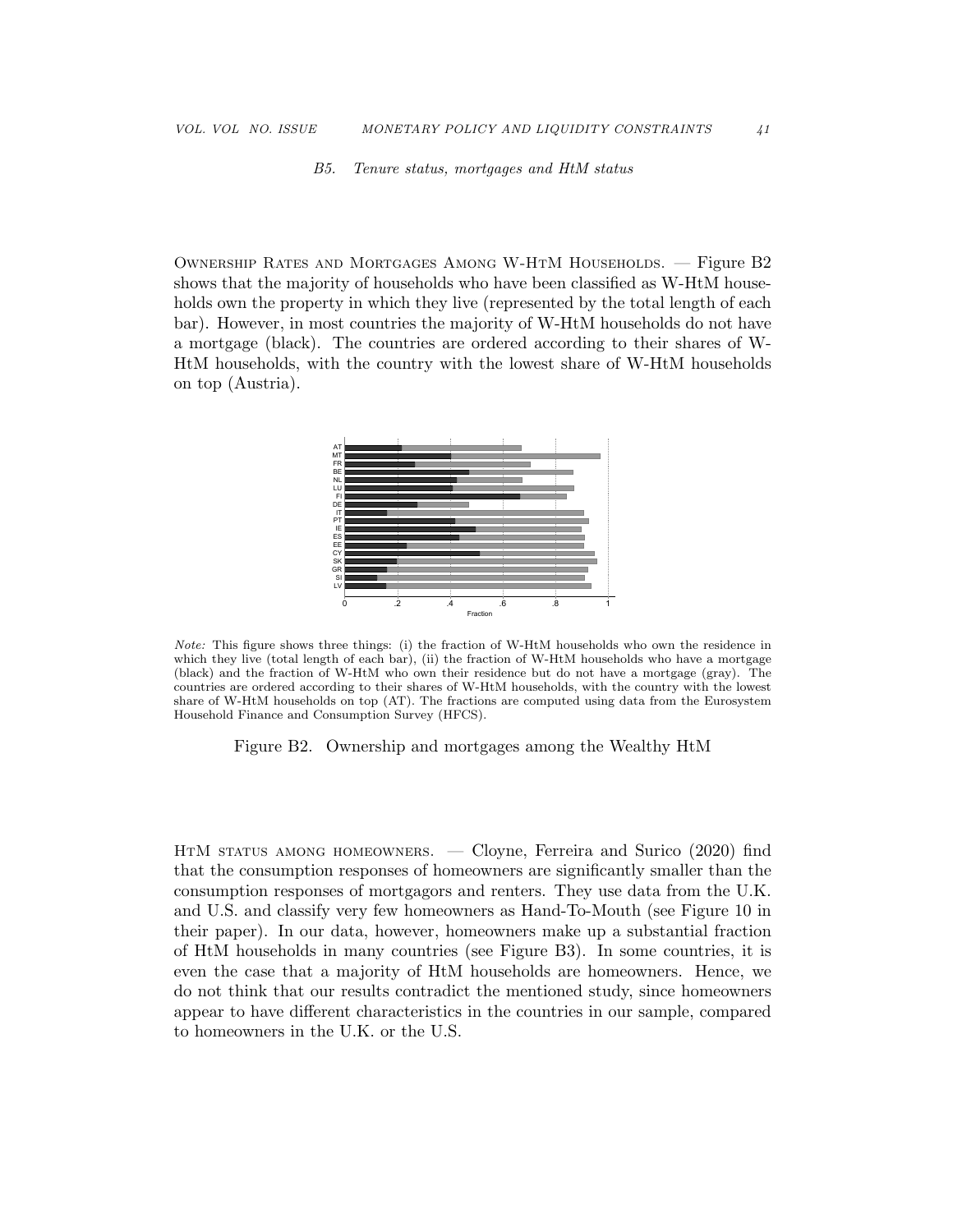

Note: This figure divides HtM shares (total length of each bar) up in to households who are homeowners (black) and not homeowners (renters or mortgagors, gray). The countries are ordered according to their share of HtM households, with the country with the lowest share of HtM households on top (MT). The fractions are computed using data from the Eurosystem Household Finance and Consumption Survey (HFCS).

Figure B3. HtM status among homeowners

#### B6. Local Projections Data

Inflation: We obtain the monthly Harmonized Index of Consumer Prices for all items for all countries in our sample and the euro area from Eurostat  $(prc\_hicp\_midx)$ . Industrial Production: We obtain monthly values for Industrial Production (excluding construction) from Eurostat. The series is seasonally and calendar adjusted ( $sts\text{-}inpr\text{-}m$ ). Because Ireland changed its formula for the calculation of some national aggregates, we make some assumptions to keep the series as coherent as possible. The change affects the value of Industrial Production in the first two months of 2015, resulting in growth rates in excess of  $10\%$ . We substitute these two growth rates with the average growth over 2014, which results in a level shift for all IP values after March 2015.

Unemployment rate: We obtain monthly values of the unemployment rates for all countries in our sample from Eurostat  $(une\_rt\_m)$ . The rates are measured for the active population aged 25 to 74 and are seasonally and calendar adjusted. For Estonia, the value of January 2000 is missing. We obtain it from the OECD  $(LRHUADTT)$ . The rest of the series coincides with the values from Eurostat.

Real GDP: We obtain the quarterly values for Real GDP for all countries in our sample from Eurostat  $(namq_1 10 \text{-} gdp)$ . The series measures chain-linked volumes of Gross Domestic Product and is seasonally and calendar adjusted. Again, we adjust the series of Ireland due to implausibly high GDP growth in the first quarter of 2015. We substitute the reported growth rate in 2015Q1 with the average growth rate during 2014, which results in a level shift of all subsequent observations.

Eonia: We obtain values for the European OverNight Index Average from Eurostat  $(irt_st_m)$ .

Retail trade: We obtain monthly data on Retail trade, except of motor vehicles